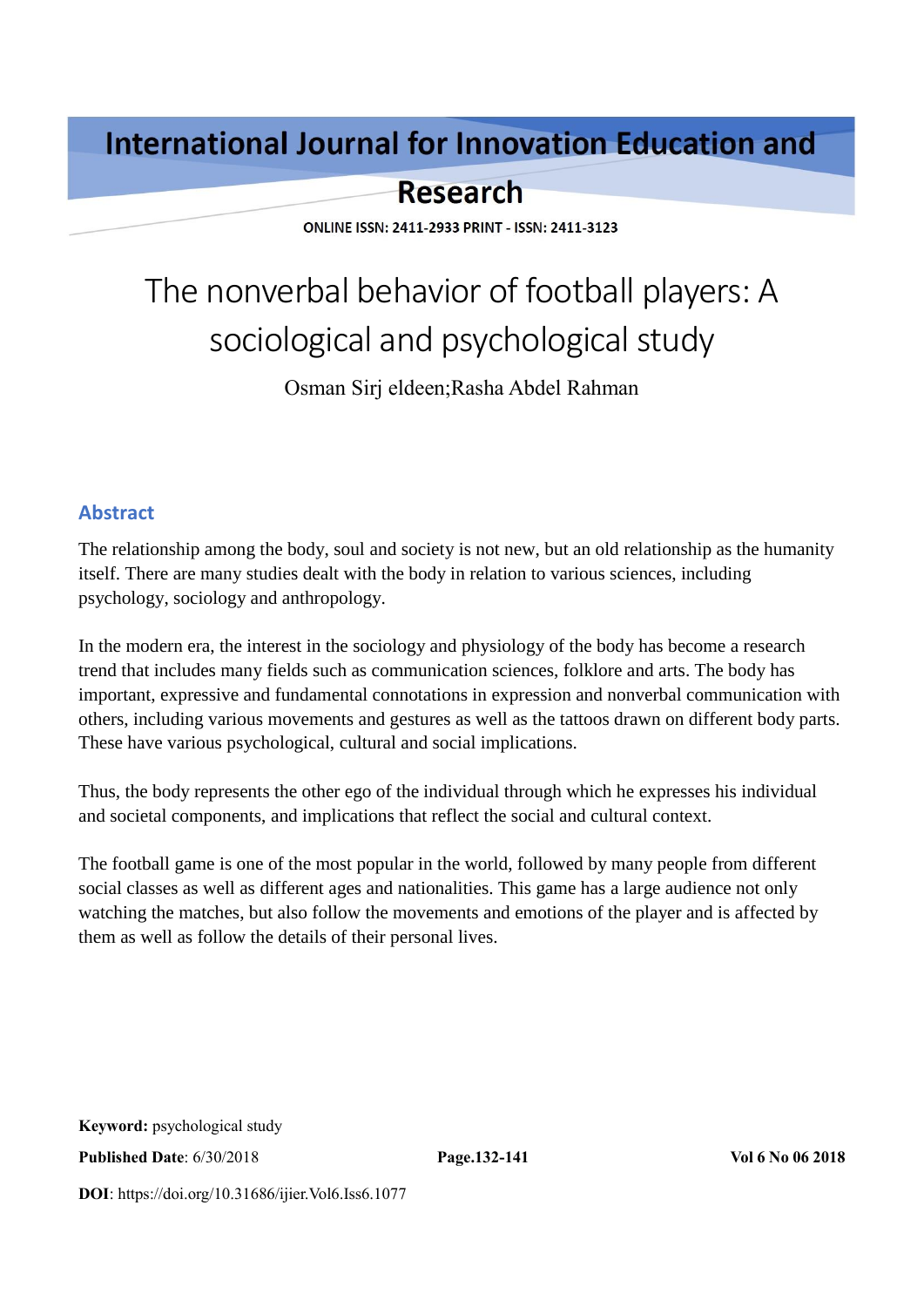# **The nonverbal behavior of football players: A sociological and psychological study**

#### **Osman Sirj eldeen, Rasha Abdel Rahman**

College of Mass Communication and Humanities, Department of sociology & social work, Ajman University, United Arab Emirates

#### **Introduction**

The relationship among the body, soul and society is not new, but an old relationship as the humanity itself. There are many studies dealt with the body in relation to various sciences, including psychology, sociology and anthropology.

In the modern era, the interest in the sociology and physiology of the body has become a research trend that includes many fields such as communication sciences, folklore and arts. The body has important, expressive and fundamental connotations in expression and nonverbal communication with others, including various movements and gestures as well as the tattoos drawn on different body parts. These have various psychological, cultural and social implications.

Thus, the body represents the other ego of the individual through which he expresses his individual and societal components, and implications that reflect the social and cultural context.

The football game is one of the most popular in the world, followed by many people from different social classes as well as different ages and nationalities. This game has a large audience not only watching the matches, but also follow the movements and emotions of the player and is affected by them as well as follow the details of their personal lives.

#### **Research problem**

As football players have such great influence, the idea of this study is to focus on the nonverbal cues specially movements and gestures of the body. In addition to tattoos drawn on different body parts of football players and hairstyles adopted by them.

This research intends to interpret and analyze this phenomenon from the psychological perspective and its relation to the cultural background and social affiliation of the players.

# **Objectives**

The main goal of this study is to clarify the relationship between the nonverbal behavior of football players, and their social status and cultural background. This goal is subdivided into the following objectives:

- 1- Interpreting the nonverbal behavior, body movement and gestures of the football player form psychological perspective.
- 2- Explaining the relationship between the body movements and the social and cultural background of the football player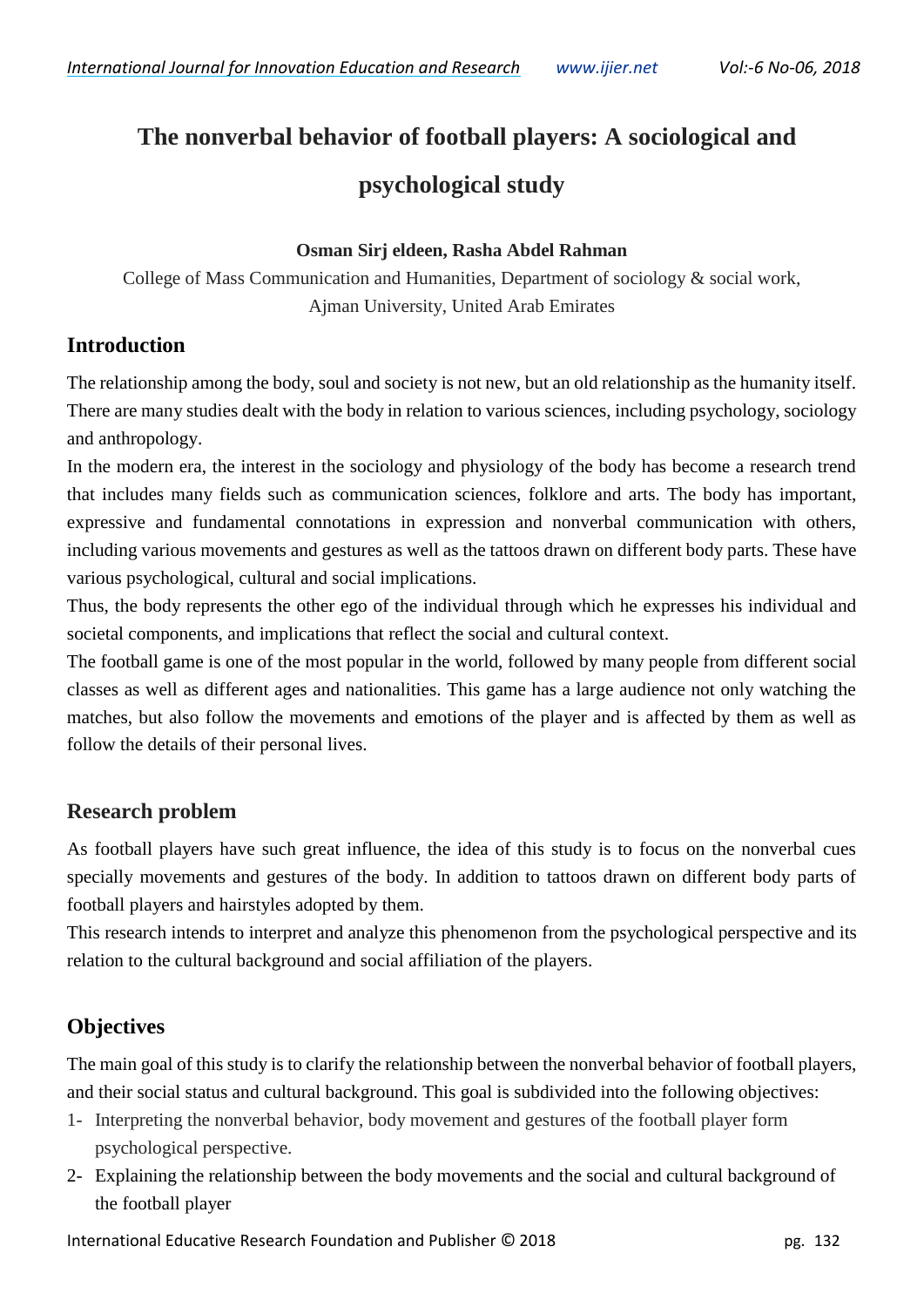3 - Clarifying the psychological and social meaning of tattoos and hairstyle of football players.

#### **Research Questions**

The study seeks to answer the following questions:

- 1- What are the psychological meaning of some movements and gestures of the body of football players?
- 2- Is there a relationship between the movements of the body of the football player and the cultural and social background to which he belongs?
- 3- Is there a relationship between the drawings and tattoos used by football players and their emotional state?

# **Methodology**

#### *Methodological Approach*

This study is based on the descriptive method, which is considered one of the most appropriate methodological approach for this type of study. It can clarify the multiple relationships between the body movements of the football player and the outside world, as well as contribute to the interpretation and analysis of it in term of psychological, cultural and social affiliations.

#### *Sample Design*

This study is based on the objective sample, by presenting different models of the bodies of football players in European Leagues, and other players in national or regional teams.

#### *Data Collection*

Data collection is limited to one tool represented by the content analysis. The study is based on analysis of the body signs of the football player through pictures and videos.

#### **Literature review**

Important research in the field of the body and its social and cultural use (Shilling, 2003). The importance of this study for this research is that it presented a fascinating theoretical view of the body in the conception of classical and modern sociologists( Shilling, 2003)

On the other hand, Chris was able to provide her with the body's responses to social and cultural factors for the individual and the community, because such responses are the movement and change of social systems.( sShlling,2003)

In general, Shillinger's study was able to theoretically employ the body in sociological studies.

In order to address the social connotations and meanings of the body within the context of social and cultural context, the research must be based on the precise identification of concepts such as culture, society and group. The most reliable reference is the book by Maurice Godelier entitled Society, group and Culture. Which makes all groups assert themselves as distinct assemblages, Gödelier's idea of distinct groups and their social relations can be used in body signs in football players, expected to be a reflection of the meaning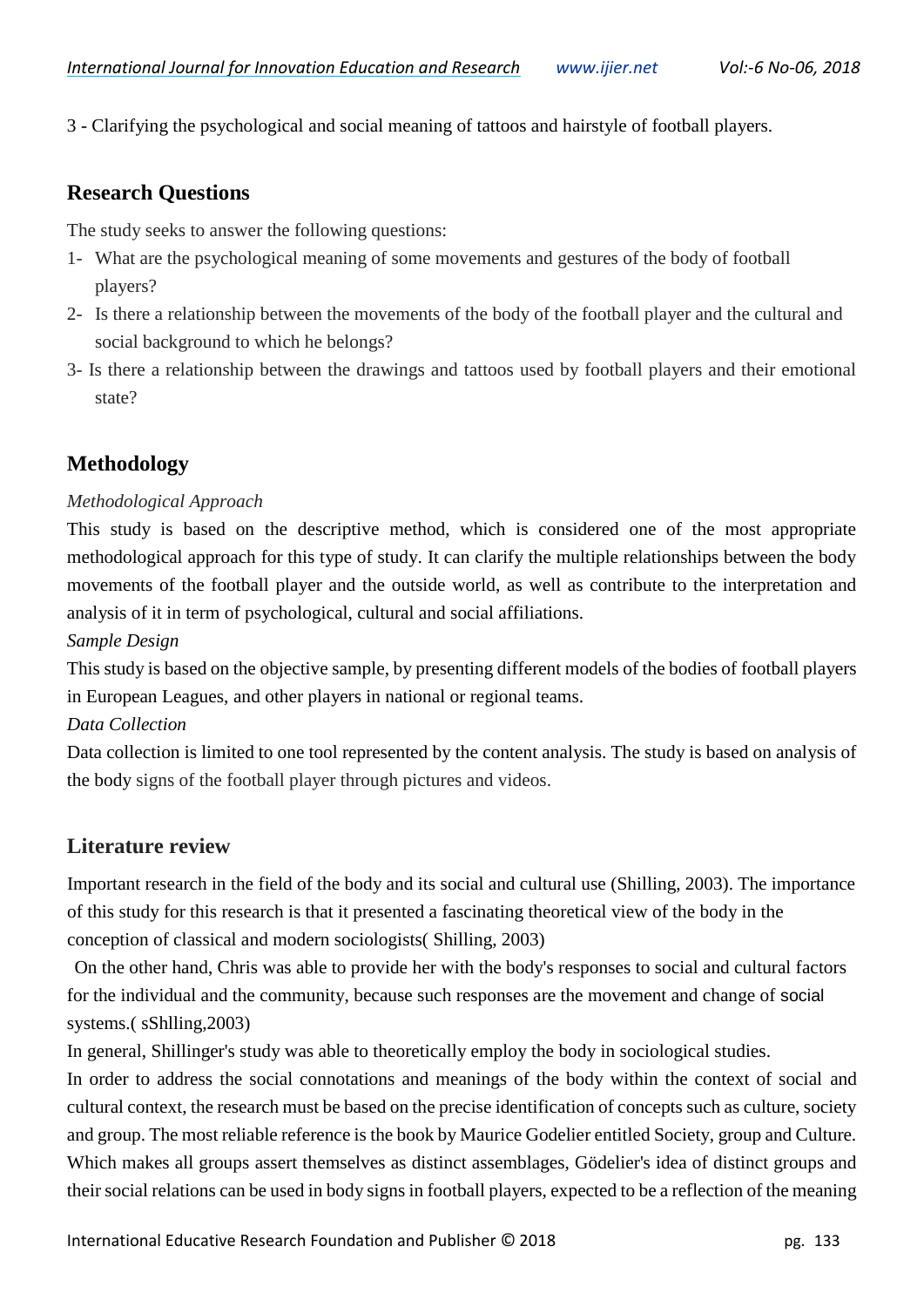of community and cultural committed by football player through social and individual ego. (Godelier, 2015)

Psychology is defined as the scientific study of the mind and behavior (Gray, 1991), the study of nonverbal behavior has a distinguished place in the history of science.

Nonverbal behavior refers to all the messages that is coded in words (Eisenberg & Smith, 1971), which contain facial expressions, body signs, hand gestures, eye contact, voice tone and interpersonal distance, (Meuse, 1987; Besson et al., 2004).

From a social psychology perspective, one of the most interesting aspect of nonverbal behavior is that it is rarely totally unregulated in social interactions. A lot of people more try to control their nonverbal expression behavior. They also always try to interpret the nonverbal behaviors shown by others that they communicate with in order to understand those behaviors (Izard, 1994)

Understanding and interpretation of nonverbal cues in communication has been a very important topic to researchers in different fields for many years.

Some early thoughts about nonverbal communication come from Charles Darwin (1872) who published his famous book about expression of the emotions in man and animals. Consistent with facial expressions are the actions that complete and assert behavioral responses, these expressions are happened in integration with other bodily movements. Darwin pointed that these bodily movements are helpful and used to transfer emotions.

Many scientists studied the evaluation of nonverbal behaviors, they thought that nonverbal behavior have developed with the purpose of facilitate and enable animals to communicate emotional information with one another (Tracy & Robins, 2008; Darwin, 1872; Ekman, 2003).

Moreover, Evolutionists suggest that social animals have the ability to produce and identify certain nonverbal behaviors; they express them in practical way to facilitate communication and transmission of an important information.

#### **Social Schema theory and nonverbal behavior**

Social schema theory considered one of the most significant theory in social psychology, which has played an important role in understanding and interpret nonverbal behavior.

The main principle of schema-driven theories is that for reasons of effectiveness, people use cues (e.g., physical appearance, posture, gesture, and clothing) from early instances of social interaction to classify a person into a certain type (Fiske & Taylor, 1991).

The main concept of the theory is " person Schema " which is defined as "an individual's knowledge of attributes of a specific type of person and the relationships among these attributes, the person schemes include all the evaluations and judgments of the characteristics of the type of person. In addition, the social schema suggest that when people see or think about someone ,a mental person schema is activated, and try to link between person's characteristics Which in turn leads to adopt behavioral , emotional and cognitive reactions or outcomes according to the conception that developed (Montepare & Dobish, 2003).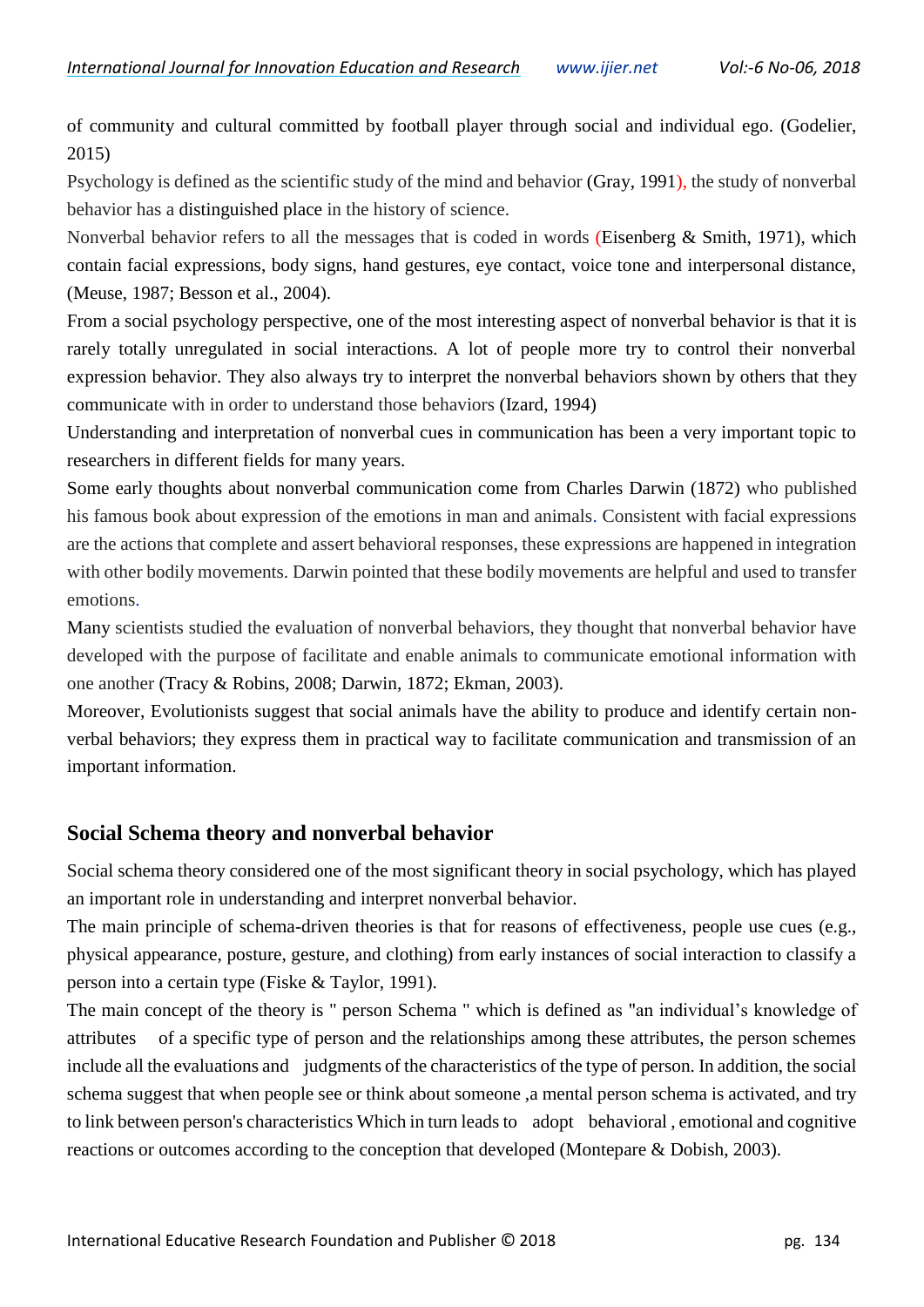Furthermore ,the schema theory suggest that the mere exposure to an image of a person can led to activate the person schema and made some evaluation and judgment that trigging generalization effects that go beyond the information that is actually available. (Harker & Keltner, 2001; Knutson, 1996)

For example, Greenlees et al. (2008) showed in their study that the combination of 90% gaze and red uniform triggered a "good" person (i.e., soccer player) schema, while the 10% gaze and white uniform triggered a "bad" penalty taker schema (Greenlees, etal, 2008)

#### **Previous studies**

Many previous researches focused on investigating the non-verbal behavior in sport, and examining the relationship between facial expression and body gestures.

For example, Kerr, Wilson, Nakamura and Sudo (2005) examined the emotional reactions of winning and losing teams at two professional soccer matches. They found that the winning soccer club experienced pleasurable emotions during the match while the losing soccer club experienced increases in unpleasant emotions.

This agrees with the results of Wann, et al (1994) who examined the reactions of winning and losing of a university basketball match, he also state that there are positive or pleasant emotions that associated with winning team and negative or unpleasant emotions associated with losing team.

In the study of Troisi and Moles (1999), they developed a coding scheme (Ethological Coding System for Interviews-ECSI) for measuring nonverbal behavior of soccer players who were interviewed after a soccer match. They found that soccer player may exhibit such nonverbal behaviors as looking away, hand to face, eyebrow movement, smile and shoulder movement (Troisi & Moles, 1999).

Soccer players show different emotions after a match and the range of nonverbal behavior varies among the players due to the different in social and psychological context. Therefore, the present study try to investigate nonverbal behaviors of some players and interpret it through its psychological and social context.

# **Psychological Interpretation of Nonverbal behavior of some famous players:**

The ability to work out what is really happening with a person is not easy, but simple. It is about matching what you see and hear in the environment in which it all happens and drawing credible conclusions. Most people, however, only see the things they think they are seeing.

In this paper, we have chosen two of famous football player and analyzed their nonverbal behavior in critical situation as shown below:

#### **Lionel Messi**

The famous Barcelona football player Lionel Andrés Messi in an often misunderstood nonverbal display that of the "Lateral Lip Purse". A lateral lip purse is a sign of an open decision making process. In difference to the forward lip purse when the lips are pursed to one side, it sends an honest, open and non-secretive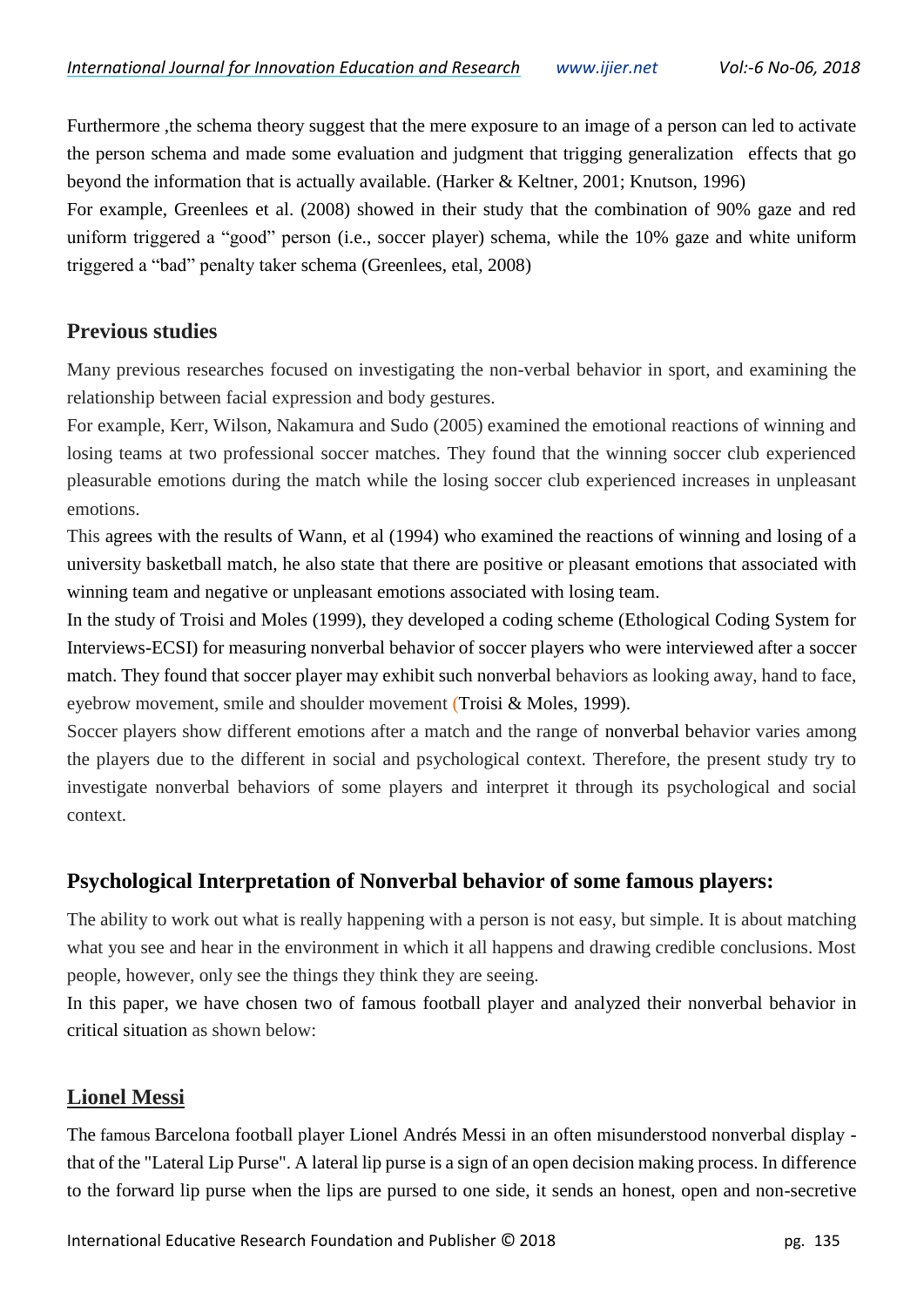emotional attitude. A lateral lip purse is very commonly seen in shops when a person is deciding between two brands.

Furthermore, Messi's expression here is seen in the configuration of his eyebrows - as they are drawn together and lowered. Lionel is a few seconds into his negative judgment of what he sees is transpiring and what he believes should have occurred. He is still open about this judgement however - that is a very important distinction (Appendix A).

### **Cristiano Ronaldo**

The famous Real Madrid football player Cristiano Ronaldo

1- Words beyond body language

This photo (Appendix B) was taken after he scored the winning goal against Ghana. It shows the body language of Ronaldo in very critical moment, because he is displaying inconsistent nonverbal behavior.

In spite of higher clapping his hand in a very conscious of symbol agreement, it could be seen that his mouth and mid-face are conveying two negative emotions - primarily that of regret and to a somewhat lesser degree disgust. These facial components occur according to subconscious driven.

Whenever there is a difference between conscious and subconscious directed nonverbal signal - it is the subconscious one - which represent the person's real emotions.

2- Real laughing real emotion

This photo (Appendix C) was taken for Ronaldo after his double scoring and becoming the first player ever to reach 100 European goals in 2015.

It shows moments of truthful laughter, in addition to smiling during excitement and deep pleasure; there is a facial expression component that is not often noted.

The sincere smile of Cristiano Ronaldo can be noticed. It begins with eyes (e.g. with partial eyelid closure) follow by retracting (pulling it back) of his jaw. It was surprising to find how performing these two nonverbal configurations (in this specific order) will jump-start happiness.

# **Expression of cultural affiliation through dance**

From the anthropological perspective, dance can be defined as a cultural practice and as a social ritual (Radcliffe-Brown 1994), whereby dance is seen as a means of aesthetic pleasure and a means for creating ties and specific structure in the community.

Dance researches gives a better understanding of how social characteristics are signaled and formed through bodily movement. Dance transfer complex cultural codes, and the studies of dance history interpret and analysis the practice and the reception of body movements in the context of ethnic and national identities, problems, events and ideologies beyond the field of dance as art..

Franz Boas (1858-1942), the 'Father of American Anthropology was the first the anthropologists who suggested that a study and understanding of movement and dance might actually lead to critical analysis of the structure of a society along with providing new insights into understanding other parts of culture. In the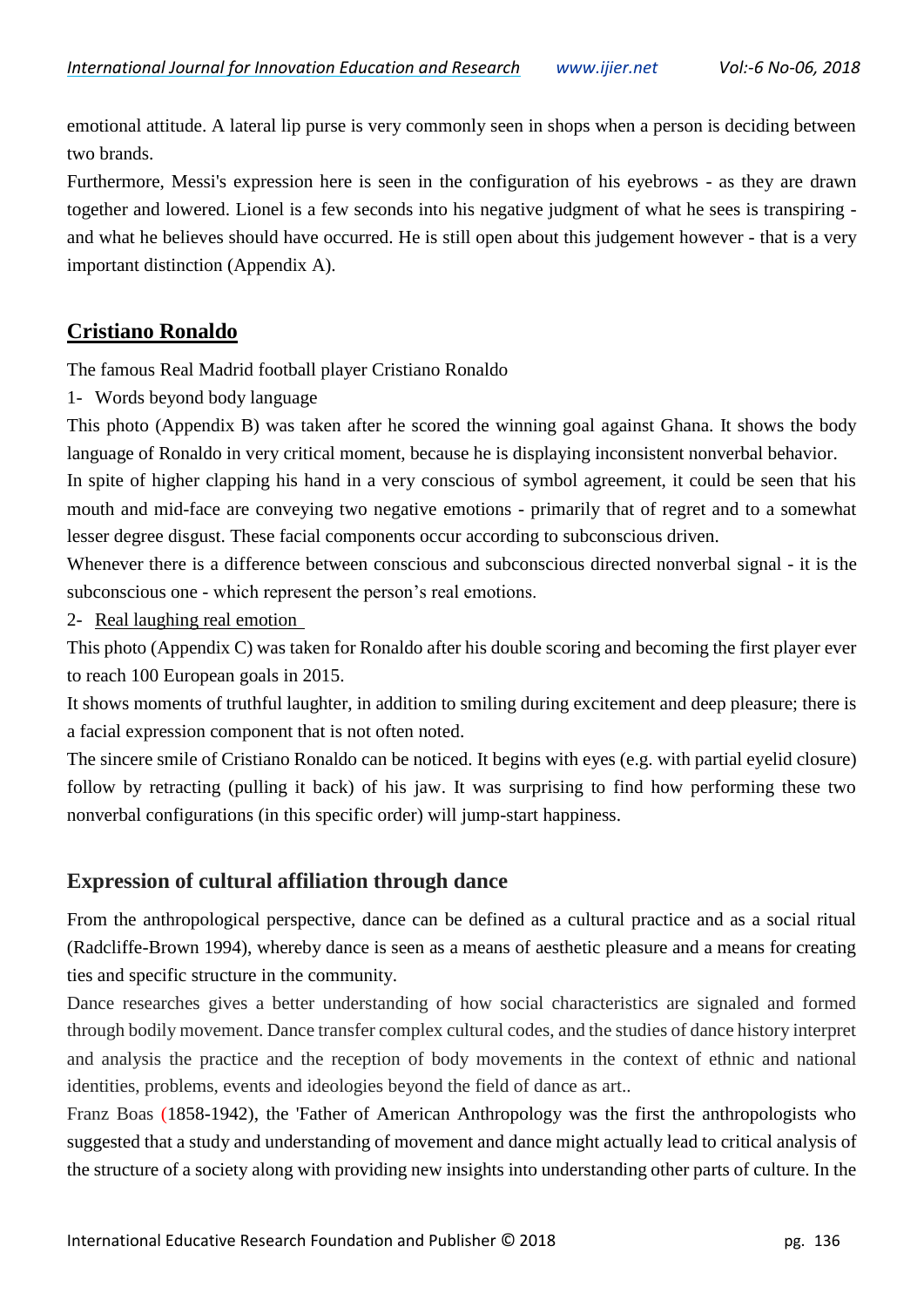1920s started to examine dance and responses to it in terms of one's own culture instead of understanding it as a universal language.

Dance as a specific language is a socially historical phenomenon, dependent on the space and time in which it exists, which is mean that Dance is a learned cultural practice.

Many researchers see that societies produce dances and that dance is actually a 'metaphysics of culture', because a culture of specific society is embodied in the forms of material and physical culture ( Polhemus, 1993)

African football players show most of these expressions. They often express the joy of winning or aiming in group or individual dances inspired by the local culture, from collective dances, for example the palm wine dance at the Sierra Leonean players, The rapid movement in wars, also the Situfo dance performed by Ivory Coast players inspired by the movement of animals and is the favorite of the tribes.

Mali Country player also dance on Griot music, which is a profession of cultural importance because those who perform it were walking around. They transmit news and events, and they are the custodians of the oral history of the tribe.

One of the movements of the dancing body is also the dance of the harvest by the Democratic Congo players; it gives cultural meanings, as the harvest is considered an important celebration an in society. It is the movements of the body when the football player, which returns to pride in the local culture, played by Real Madrid player "Sergio Ramos" in the celebrations of victory related to the movements of bullfights.

One of the most popular dances of football players with a cultural dimension and an expression of adherence to history, the reggae music performed by Jamaican players, was associated with anti-slavery and belonging to African.

It is important to say that the dance body movements in football emphasize the rights of indigenous peoples: (see arts. 8 and 11 of the Declaration on the Rights of Indigenous Peoples, 2007)

- 1 Not to be subjected to forced assimilation and destruction of their culture.
- 2- Emphasis on ethnic identity.
- 3- To exercise the right to revive the traditions and customs of their peoples.

On the other hand, each of dances done by football players do not have any cultural meanings, but are done for simulations, for example, dab dance.

Sometimes one may find the simulation of some dances when the football player rejected from the community, for example the penguin dance done by the players of the Union team in Saudi Arabia when celebrating the goal.

#### **Tattoo in Football**

Most tattoos are an expression of the social and personal actions and behavior of a football player, especially celebrities, or the tattoos may express cultural dimensions and community concerns that the player wants to express or that Tattoos are no more than a match for the fashion. Tattooing is a state of communication between the player and the community. In many cases, tattooing may be a socially symbolic position. However, the data and information collected for the research showed that most of the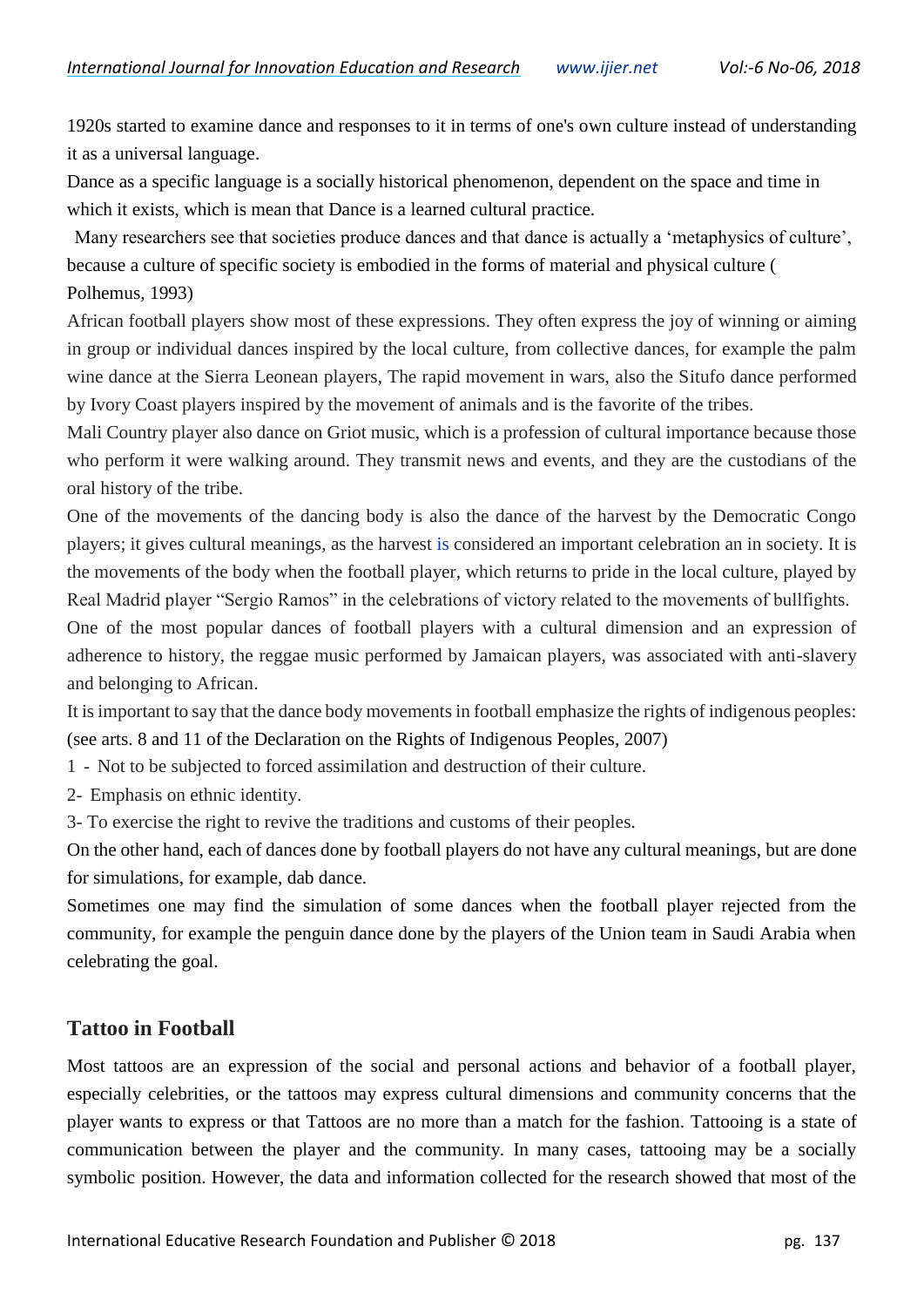football players are dancing is an expression of emotional states either towards other societies or towards the other cultures.

#### **Some Illustrative examples**

#### **Tattoo as an indicator of emotional behavior**

Some of the players' drawings are an expression of emotional states indicating their feelings towards others that are: family, wife and children.

For Example, On Zlatan Ibrahimović's right wrist, there are numbers called as the "Zlatan Ibrahimović code". Actually, they refer to the birthdates of the male members in his family. He is also writing names of some children in charity organization to send a message of sympathy to disadvantaged children around the world. Tattoo of Real Madrid player Sergio Ramos refers to his sympathy for the victims of terrorist crimes and others pointed to the fruits of the Real Madrid Championships.

Icardi the Inter Milan player is drawing on his body image of his sons as a message of love to them. Also Dany ALevas Paris Saint-Germain player drawing image of his wife to express his love for her. Gabriel Jesus Manchester City player, drew a tattoo of his mother's image as an expression of his love to her. Chilean Vidal also drew a picture of his son in solidarity with his diabetes.

#### **Tattoo as an inductor to cultural affiliation**

Many football players drawing on body shows their cultural affiliation, for example, the Colombian player Falcao, who design a picture of a Red Indian holding a stock to indicate his belonging to the culture of red Indians. Zlatan Ibrahimović draw on his right side, a red dragon. This dragon stands to brag out his warrior personality. In addition, it is believed to have emerged from Japanese culture. Dragons otherwise are a good omen too, as they stand for endurance, stability, and determination.

In addition, a number of African players put on their body's drawings of predatory animals to indicate their belonging to the forest that represents the continent of Africa.

#### **Hairstyles of football player**

Cutting and decorating the hair of football players are four physical states reflecting the use of the body. The first is commercial, advertising and marketing example of the English player David Beckham and later it was noted at Messi and Neymar.

Second: the state of expression community, cultural and historical example of the hairstyle of Napoli player Merle Hamsik. Some players decorate their body through hair haircut to admire certain historical situations such as the player Rome team Maiconon characterizes hair haircut in a helmet fashion Roman soldiers.

The third is a steady emotional and emotional state of mind. An example of this is the hairstyle of the Italian players Estefan Sharaoui, Guyan Asimawa and Abumayang.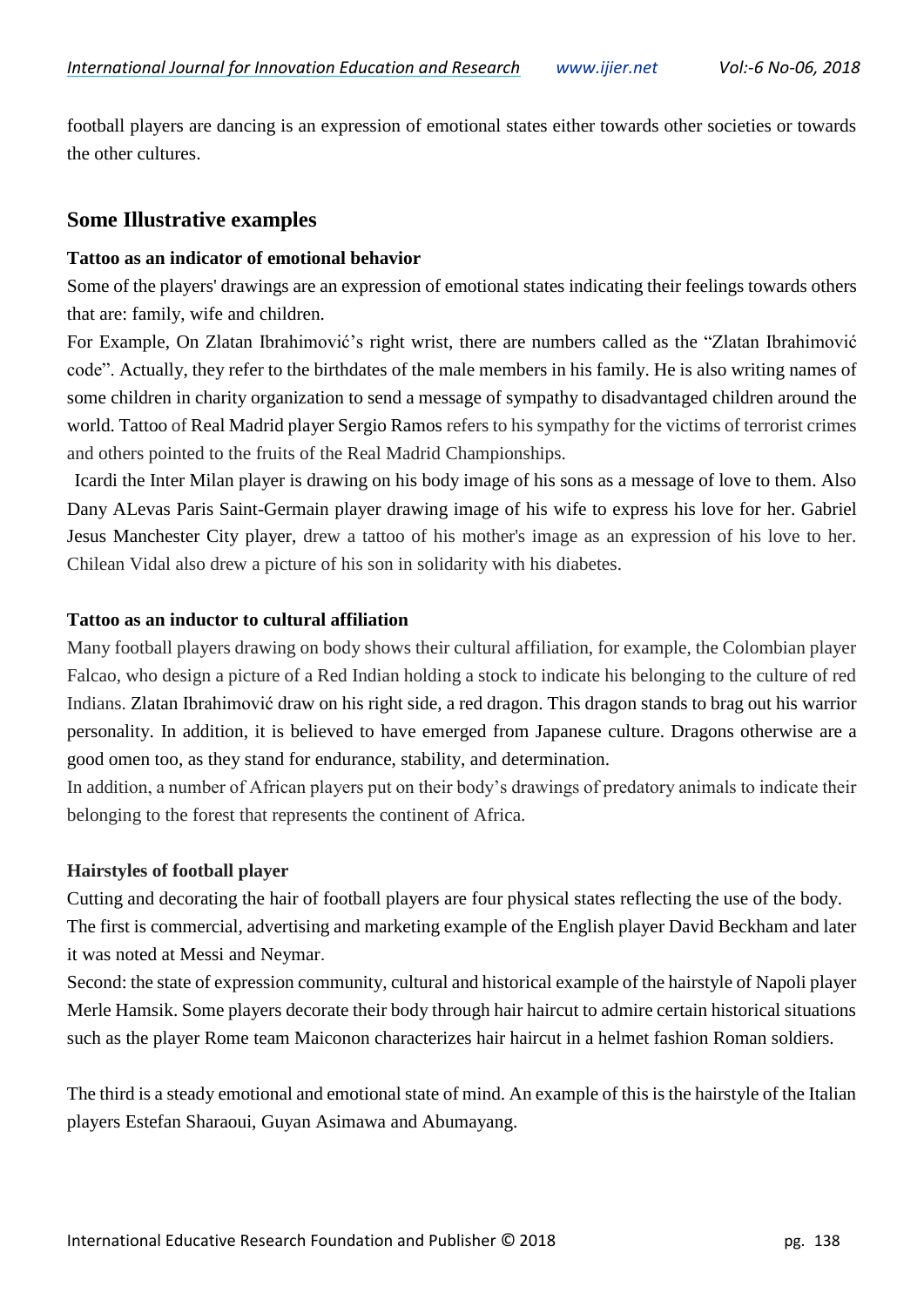The fourth is a physical and emotional state that can be modified and changed. For example, the hairstyle of Giovanni Simone, the French player of Nice, Mario Politely, as well as the most famous soccer players such as Cristiano Ronaldo.

## **Conclusion:**

In general, the research concluded that the football player was able to use the body in many cultural and societal situations and the structure of the different social relations. It also represents a transmitter and receiver of the social and cultural space in which the footballer lives.

These results can be summarized as follows:

- 1- Nonverbal cues and behaviors are due to a lot of psychological and social factors.
- 2- Individuals nonverbal behaviors and especially football player Is an expression of real emotional state
- 3- Nonverbal behavior could be understand especially if it not agree with what he says
- 4- Tattoo is an expression of psychological feeling
- 5- The use of dance as one of the body in football is a confirmation of the collective cultural and societal ego, especially when African football players and Latin America.
- 6- The body dance in football often have meanings related to the environment, geography and history.
- 7- Football players are used body to clarify the right to practice the traditions and customs of the people.
- 8- One of meanings for body in football is preserving the cultural heritage.
- 9- One of the body functions of in the football, (dance or tattoo or hairstyle) emphasis on ethnic.

#### **Reference**

- 1- Besson, C., Graf, D., Hartung, I., Kropfhäusser, B., & Voisard, S. (2004). The importance of nonverbal communication in professional Interpretation. Retrieved from https://aiic.net/page/1662/theimportance-Of-non-verbal-communication-inprofessional interpretation/lang/1. Accessed on March 1, 2017
- 2- Bourdieu, Pierre. 1994. Language and Symbolic Power. Cambridge: Polity Press. Cresswell, Tim. 2006. You Cannot Shake That Shimmie Here: Producing Mobility on the Dance Floor. Cultural Geographies 13 (1): 55–77.
- 3- Chaiken & Y. Trope (Eds.), Dual process theories in social psychology New York: Guilford
- 4- Darwin, C. (2009). The expression of the emotions in man and animals. New York, NY: Oxford. (Original work published 1872).
- 5- De Waal, F. (1998). Chimpanzee politics: Power and sex among apes. Baltimore, MD: Johns Hopkins University Press.
- 6- Eisenberg, A. M., & Smith, R. R. (1971). Nonverbal communication (Vol. 9). MacMillan Publishing.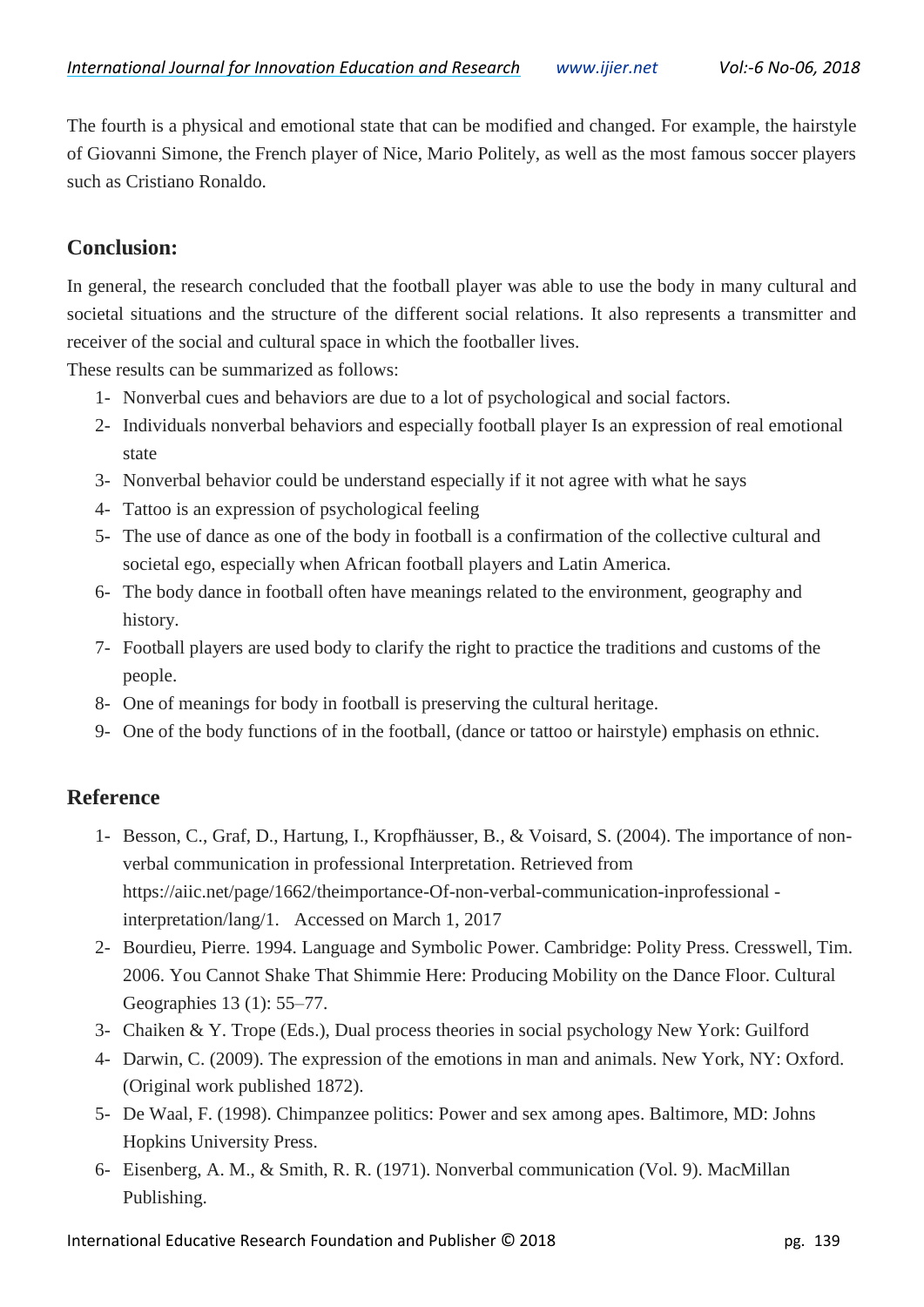- 7- Ekman, P. (2003). Emotions revealed. New York: Times Books
- 8- Fernández-Dols, J. M., & Ruiz-Belda, M. A. (1995). Are smiles a sign of happiness? Gold medal winners at the Olympic Games. Journal of personality and social psychology, 69(6), 1113.
- 9- Fiske, S.T., & Taylor, S.E. (1991). Social cognition. Reading, MA: Addison-Wesley.
- 10- Fiske, S.T., Lin, M., & Neuberg, S.L. (1999). The continuum model: Ten years later. In S.
- 11- Greenlees, I.A. (2007). Person perception in sport. In S. Jowett & D. Lavallee (Eds.), Social psychology of sport. Champaign, IL: Human Kinetics.
- 12- Greenlees, I.A., Leyland, A., Thelwell, R.C., & Filby, W. (2008). Soccer penalty takers' uniform colour and pre-penalty kick gaze affect the impressions formed of them by opposing goalkeepers. Journal of Sports Sciences, 26, 569–576.
- 13- Godelier, Maurice, Communauté, société, culture: trois clefs pour comprendre les identités en conflits, (Arabic translate publishing) 2015, Dar Alfarabi press, Biuret.
- 14- Harker, L., & Keltner, D. (2001). Expressions of positive emotion in women's college year Book pictures and their relationship to personality and life outcomes across adulthood. Journal of Personality and Social Psychology, 80, 112–124.
- 15- Izard, C. E. (1994). Innate and universal facial expressions: Evidence from developmental and cross-cultural research. Psychological Bulletin, 115, 288-299.
- 16- Le Breton, David, Anthrplogie Du Crobs Et Modernite, (Arabic translate publishing), 1997, university institution press, Biuret.
- 17- Kerr, J. H., Wilson, G. V., Nakamura, I., & Sudo, Y. (2005). Emotional dynamics of soccer fans at winning and losing games. Personality and individual Differences, 38(8), 1855-1866.
- 18- Meuse, K. P. (1987). A review of the effects of non‐verbal cues on the performance appraisal process. Journal of Occupational Psychology, 60(3), 207-226.
- 19- Polhemus, Ted. 1993. Dance, Gender and Culture. In: Helen Thomas (ed.), Dance, Gender and Culture. London: Macmillan, pp. 3–15
- 20- Qualtrics Labs, Inc. [Computer software] (2009). Retrieved from https://tilburghumanities.eu.qualtrics.com/control Panel/ Tottenham, N., Tanaka, J. W., Leon, A. C., McCarry, T., Nurse, M., Hare, T. A., ... & Nelson, C. (2009). The NimStim set of facial expressions: judgments from untrained research participants. Psychiatry research, 168(3), 242- 249.
- 21- Shilling, chris, 2003, The body and social theory, SAGE Publication LD, London
- 22- Tracy, J.L., & Robins, R.W. (2008). The automaticity of emotion recognition. Emotion (Washington, D.C.), 8, 81–95.
- 23- Troisi, A., & Moles, A. (1999). Gender differences in depression:: an ethological study of nonverbal behavior during interviews. Journal of psychiatric research, 33(3), 243-250.
- 24- Wann, D. L., Dolan, T. J., McGeorge, K. K., & Allison, J. A. (1994). Relationships between spectator identification and spectator's perception of influence, spectator's emotions and competition outcome. Journal of Sport and Exercise Psychology, 14, 347–364.